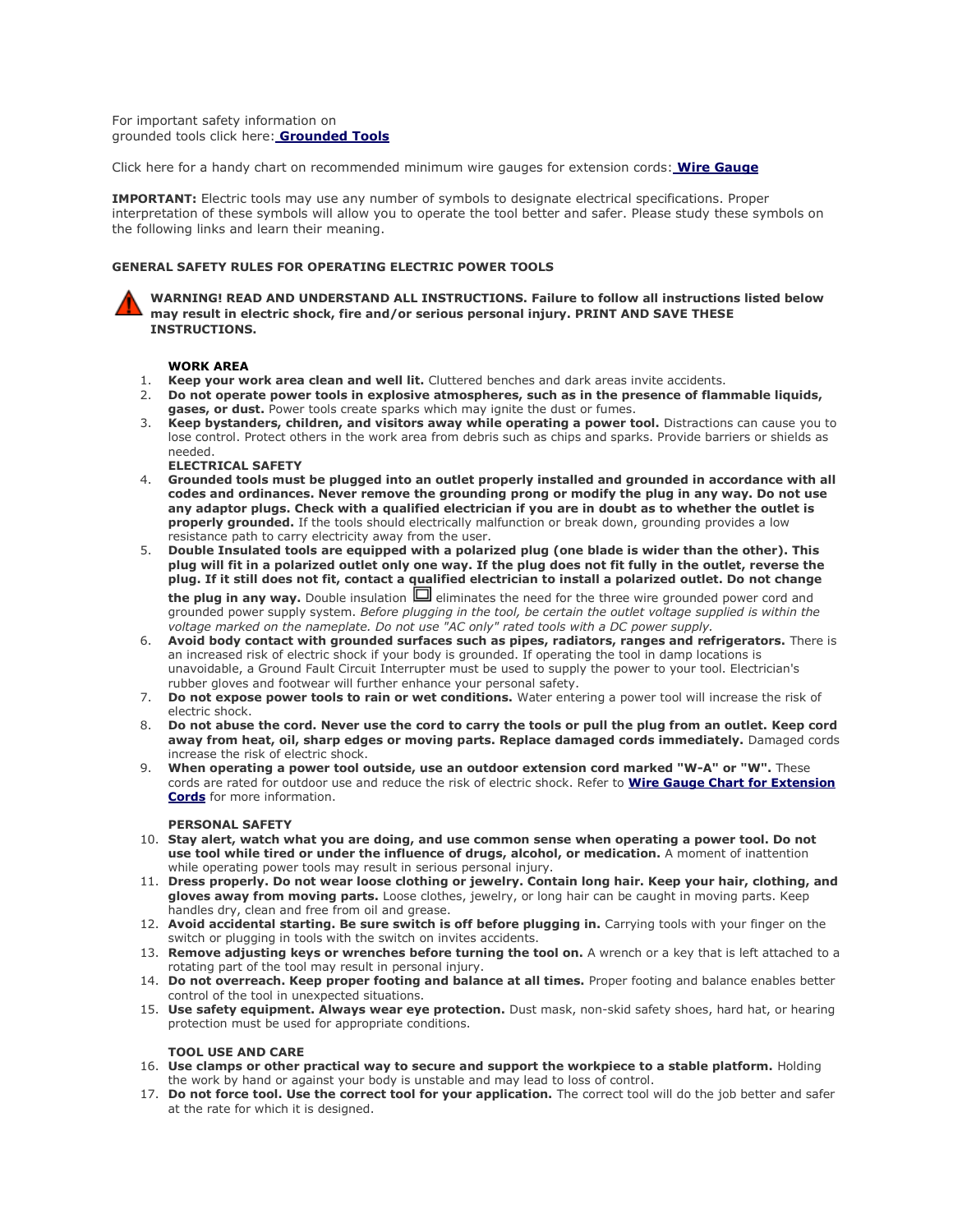- 18. **Do not use tool if switch does not turn it "ON" or "OFF".** Any tool that cannot be controlled with the switch is dangerous and must be repaired.
- 19. **Disconnect the plug from the power source before making any adjustments, changing accessories, or storing the tool.** Such preventive safety measures reduce the risk of starting the tool accidentally.
- 20. **Store idle tools out of reach of children and other untrained persons.** Tools are dangerous in the hands of untrained users.
- 21. **Maintain tools with care. Keep cutting tools sharp and clean.** Properly maintained tools with sharp cutting edge are less likely to bind and are easier to control. Do not use a damaged tool. Tag damaged tools "Do not use" until repaired. Any alteration or modification is a misuse and may result in a dangerous condition.
- 22. **Check for misalignment or binding of moving parts, breakage of parts, and any other condition that may affect the tool's operation. If damaged, have the tool serviced before using.** Many accidents are caused by poorly maintained tools.
- 23. **Use only accessories that are recommended by the manufacturer for your model.** Accessories that may be suitable for one tool, may become hazardous when used on another tool.

**Service - Never try to service rented equipment. If your tool malfunctions, call your rental dealer immediately.**

<span id="page-1-0"></span>**GROUNDING [#Top of the Document](#page-0-0)**

# **WARNING!**

**Improperly connecting the grounding wire can result in the risk of electric shock. Check with a qualified electrician if you are in doubt as to whether the outlet is properly grounded. Do not modify the plug provided wih the tool. Never remove the grounding prong from the plug. Do not use the tool if the cord or plug is damaged. If damaged, return the tool immediately to your rental dealer for repair by properly trained technician. If the plug will not fit the outlet, have a proper outlet installed by a qualified electrician.**

#### **Grounded Tools: Tools with Three-Prong Plugs**

Tools marked "Grounding Required" have a three-wire cord and three-prong grounding plug. The plug must be connected to a properly grounded outlet (See Figure A). If the tool should electrically malfunction or break down, grounding provides

a low resistance path to carry electricity away from the user, reducing the risk of electric shock.

The grounding prong in the plug is connected through the green wire inside the cord to the grounding system in the tool. The green wire in the cord must be the only wire connected to the tool's grounding system and must never be attached to an electrically "live" terminal.



Your tool must be plugged into an appropriate outlet, properly installed and grounded in accordance with all codes and ordinances. The plug and outlet should look like those in Figure A.

## **Double Insulated Tools:**

### **Tools with Two Prong Plugs**

Tools marked "Double Insulated" do not require grounding. They have a special double insulation system which satisfies OSHA requirements and complies with the applicable standards of Underwriters Laboratories, Inc., the Canadian Standard Association and the National Electrical





Fig C.